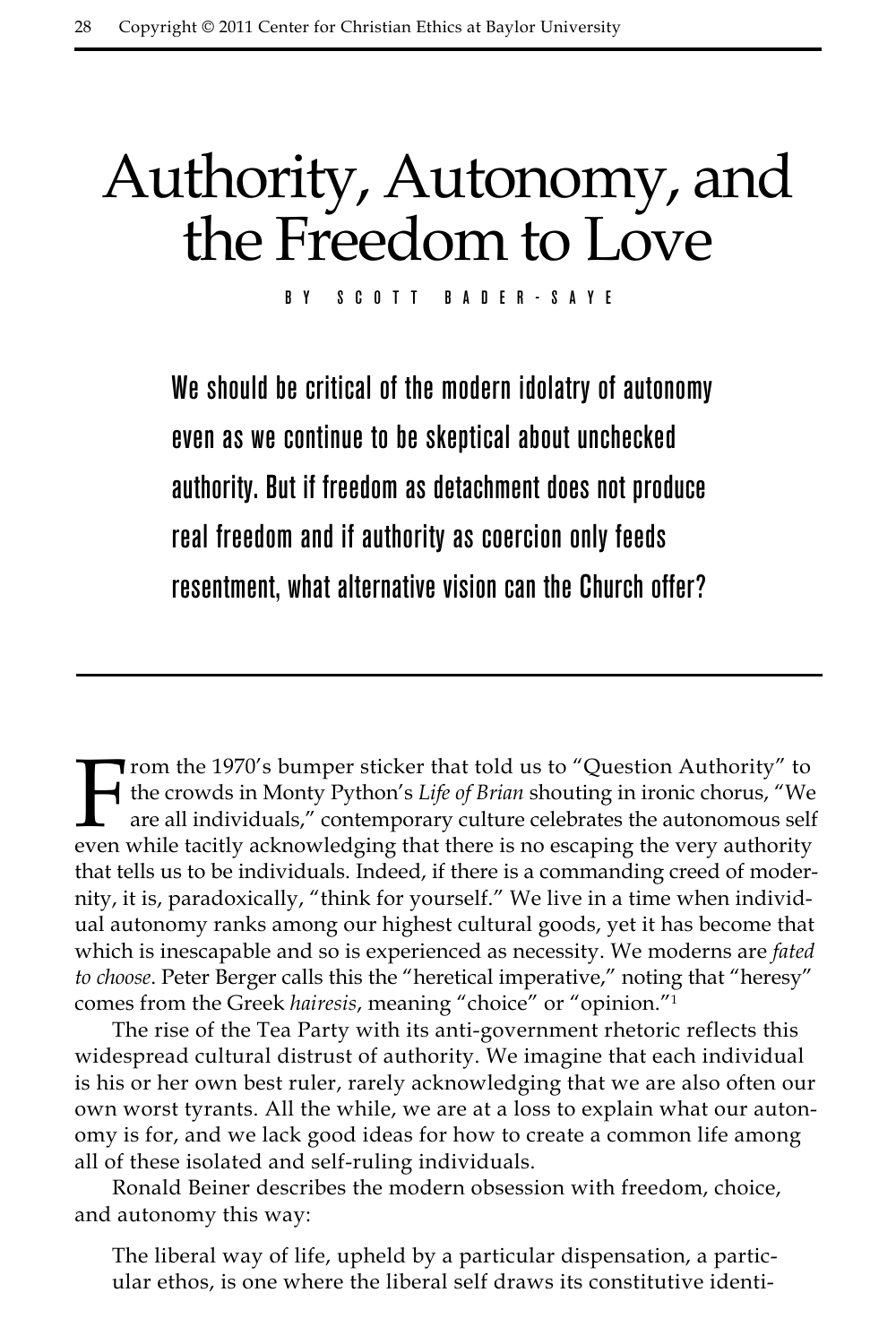ty from its capacity to choose autonomously how and where it will work, who it will marry, where it will live, how and where it will seek means of leisure, where it will drive its car; in short, what it will be. This is a way of life centered on choice, mobility, and maximal personal freedom…. The problem with liberalism is not that it deprives us of the delights of communal attachments, whether national, ethnic, sectarian, or whatever, but that it tends to cause us to forget that our destiny in this dangerous world of ours is a collective destiny, and that the perils of insufficient citizenship are likewise shared.<sup>2</sup>

For all its protestations to the contrary, the modern way of life that is grounded in individual "*liber*" (freedom) does not in fact elevate the human being or free it from external forces. Rather, it produces a kind of person who is sufficiently detached from community and tradition to become captive to a market that reduces citizens to consumers and a state that presents minimal opportunity for meaningful deliberation or choice. It is not that the modern world has eradicated coercive authority and freed the individual for self-fulfillment (though it claims to do so), rather it has freed the individual from one dispensation (shaped by Church, tradition, and a shared story) in order to deliver the individual to another (shaped by the free market, nationalist interests, and private values).

There are reasons for Christians to be critical of the modern idolatry of autonomy even as there are reasons to continue to be skeptical about unchecked authority. As to the first, we know that our fallen selves are always tempted to act out of self-interest, to sacrifice others for our desires, to justify the pursuit of selfish ends in the name of choice. As to the second, we know that human authority is only as good as the character of the one who wields it and that, as Tolkien reminds us in *The Lord of the Rings,* great power can easily corrupt even the best of people. Assertions of authority that lack persuasive reasons may rightly be seen as a cover for self-interested abuse of power.

The standoff between authority and autonomy arises because modernity teaches us to imagine a world fundamentally shaped by competing wills. In such a world *authority* is simply one will subjecting another, while *autonomy* is simply one will left to its own devices. Having given up on the belief in a public and reasonable truth about the world, we are left with only competing desires and opinions. Lacking the ability to persuade (because we lack a common vision) we turn instead to manipulation, "spin," and intimidation. The root problem, of course, is that we have detached both authority and obedience from a common source and goal. Lacking a shared understanding of what we seek as human beings or citizens or neighbors, we lack the ability to make sense of social, ecclesial, and political rule as anything other than struggles and compromises between competing interests.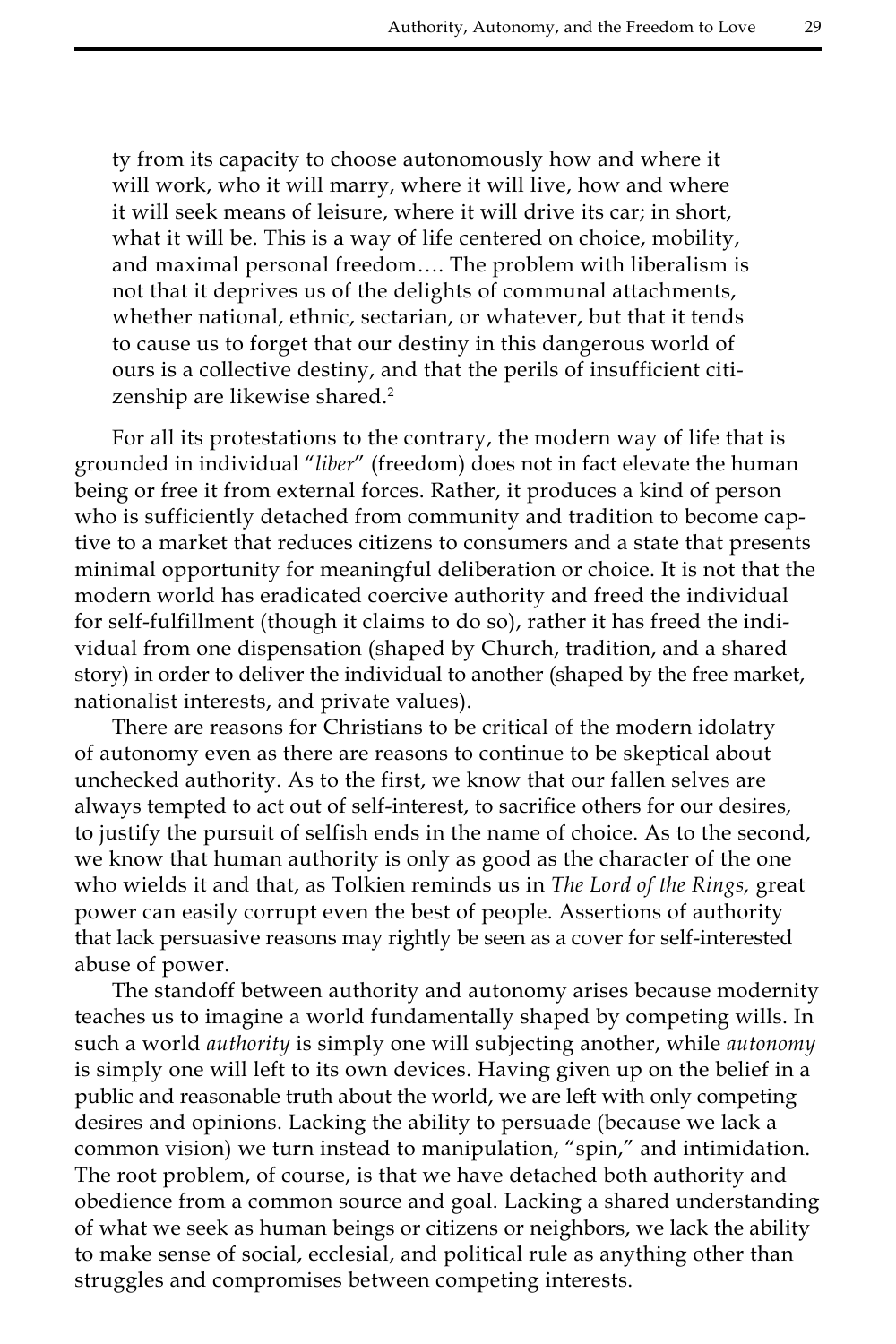If freedom as detachment does not produce real freedom and if authority as coercion only feeds resentment, what alternative vision can the Church offer? What would it look like, for instance, for the Church to reclaim the goodness of authority and to proclaim that we are not always the best rulers of our own lives? The challenge is to reframe authority and obedience as a shared pursuit of goodness and truth that issues in a perfect freedom and fulfills the self in the service of God.

## TRUE FREEDOM IS NOT AUTONOMOUS

True freedom is not an arbitrary license to choose but rather the capacity to become who we are. Autonomy, as "self-rule," describes not freedom but detachment, isolation, and unaccountability. Self-rule can quickly and easily devolve into a captivity to desires that fail to be directed to any good outside of themselves. In contrast, Jesus promises his followers, "If you continue in my word, you are truly my disciples; and you will know the truth, and the truth will make you free" (John 8:31b-32). Note that freedom is not the starting point, the place of pure neutrality from which we make choices. Rather, freedom is the end point, an achievement of the soul; it is the result of formation in the word and practices of discipleship. Such discipline leads one to know the truth and knowing the truth, one is set free. Abstract and arbitrary choice, which is but an adolescent fascination with "doing whatever I want," proves not to be freeing at all, but only a means of enslaving ourselves to our own basest desires and wants. True freedom arises when we know the truth about ourselves (who we are and what we are made for) as well as the truth about the world (what is real and good and thus worth pursuing). An untethered will is not free but rather open to endless manipulation by forces that are happy to capture and direct one's desires for someone else's benefit.

Autonomy seems to name something that Scripture would describe as moral chaos. The book of Judges, for instance, describes a time when everyone "did what was right in his own eyes" (Judges 21:25) and what ensued was anarchic violence. The problem, according to Judges, was that "in those days there was no king in Israel" (Judges 17:6, 18:1, 19:1, 21:25). The implication of the text is that what was needed was a bit of kingly authority to keep the people in line. Of course, as we read through the rest of the Old Testament we find that the kings were often unfaithful rulers who abused their power, turned from God, and led the people astray. Neither autonomy nor monarchial authority seemed to provide the answer to the formation of a faithful people.

One is struck by how this Old Testament dilemma parallels Alasdair MacIntyre's description of authority and autonomy in modernity:

There are only two alternative modes of social life open to us, one in which the free and arbitrary choices of individuals are sovereign and one in which the bureaucracy is sovereign, precisely so that it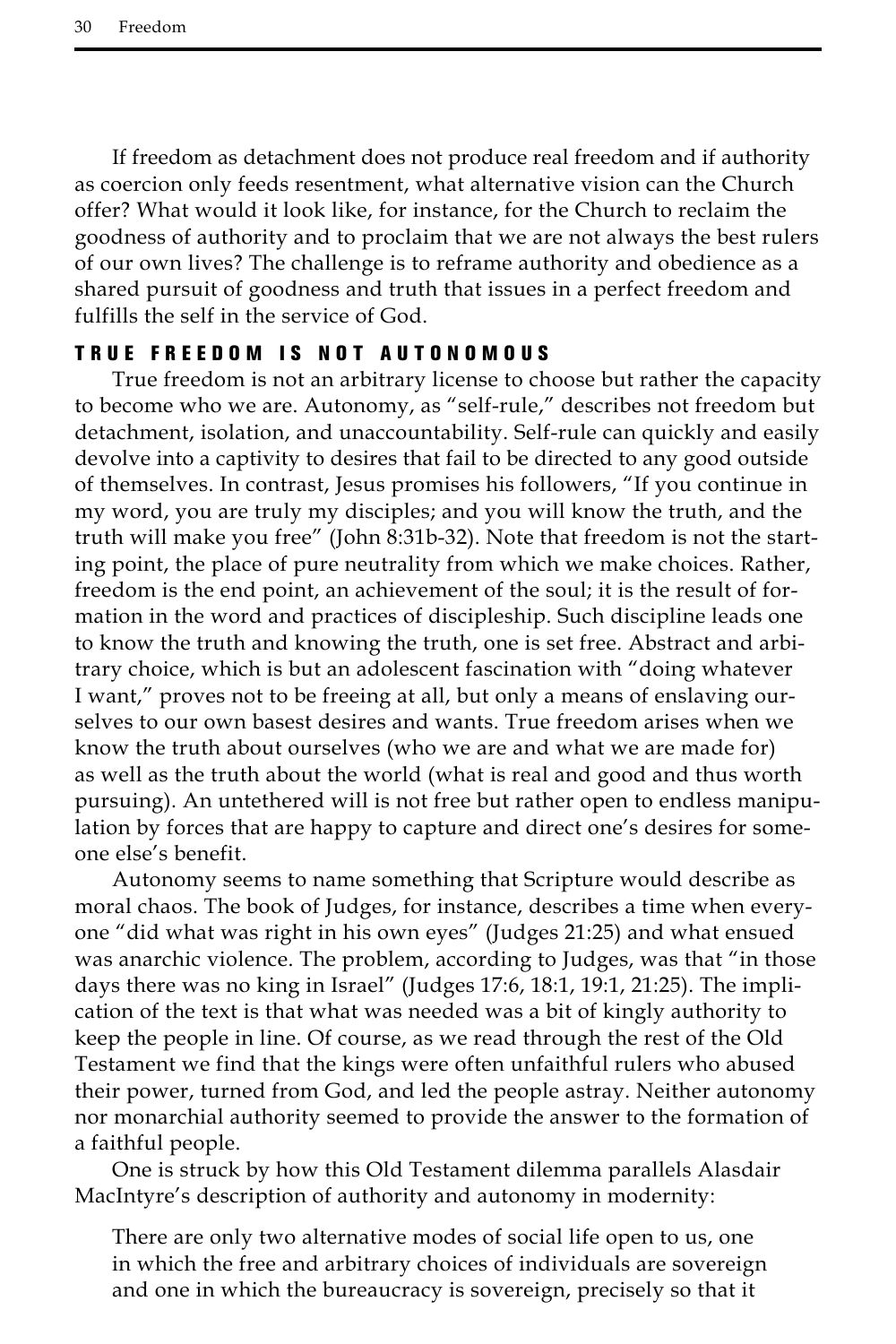may limit the free and arbitrary choices of individuals. Given this deep cultural agreement, it is unsurprising that the politics of modern societies oscillate between a freedom which is nothing but a lack of regulation of individual behavior and forms of collectivist control designed only to limit the anarchy of self-interest.<sup>3</sup>

Of course, the difference between MacIntyre's account of modernity and the Old Testament account of ancient Israel is that Israel's struggle to find the right political structure—confederacy or monarchy—was situated within a theological conversation about what it meant to be God's chosen people, to be a light to the nations, to embody God's ways in contrast to the Gentiles. So, while the struggle between more or less centralized power is not a new one, the people of Israel knew that the ultimate question was what made possible their faithful obedience to God. Today, the question seems to be reversed—how does a particular form of authority help me follow nothing but my own choices.

### TRUE AUTHORITY IS NOT COERCIVE

True authority is not the power to coerce but the power to persuade; in the Church it is power that is transparent to God and thus dispossessed of purely private interests. Humans are never simply and properly rulers over one another except insofar as we mediate God's rule to one another ("there is no authority except from God, and those authorities that exist have been instituted by God," Romans 13:1). This mediation, however, is no easy task. The danger is that a human authority will interpose itself between God and God's people, as when the Israelites call for a king in 1 Samuel. Their demand

is seen as a rejection of God, a desire to replace God with an earthly authority ("they have not rejected you," God tells Samuel, "but they have rejected me from being king over them," 1 Samuel 8:7). The kind of rule that displaces God finally rests on idolatrous power. And so, notwithstanding the logic of Paul's description in Romans 13, the

True authority is not the power to coerce but the power to persuade; in the Church it is power that is transparent to God and thus dispossessed of purely private interests.

apostles in Acts knew that there were times to say, "We must obey God rather than any human authority" (Acts 5:29).

What, then, does it mean to "obey God"? First, we know that obeying God always involves some mediation of God's authority—through a text, a person, a community, or one's own conscience. There is never a pure, unmediated obedience, which means that we must always be aware that our specific interpretations of divine authority have the provisional and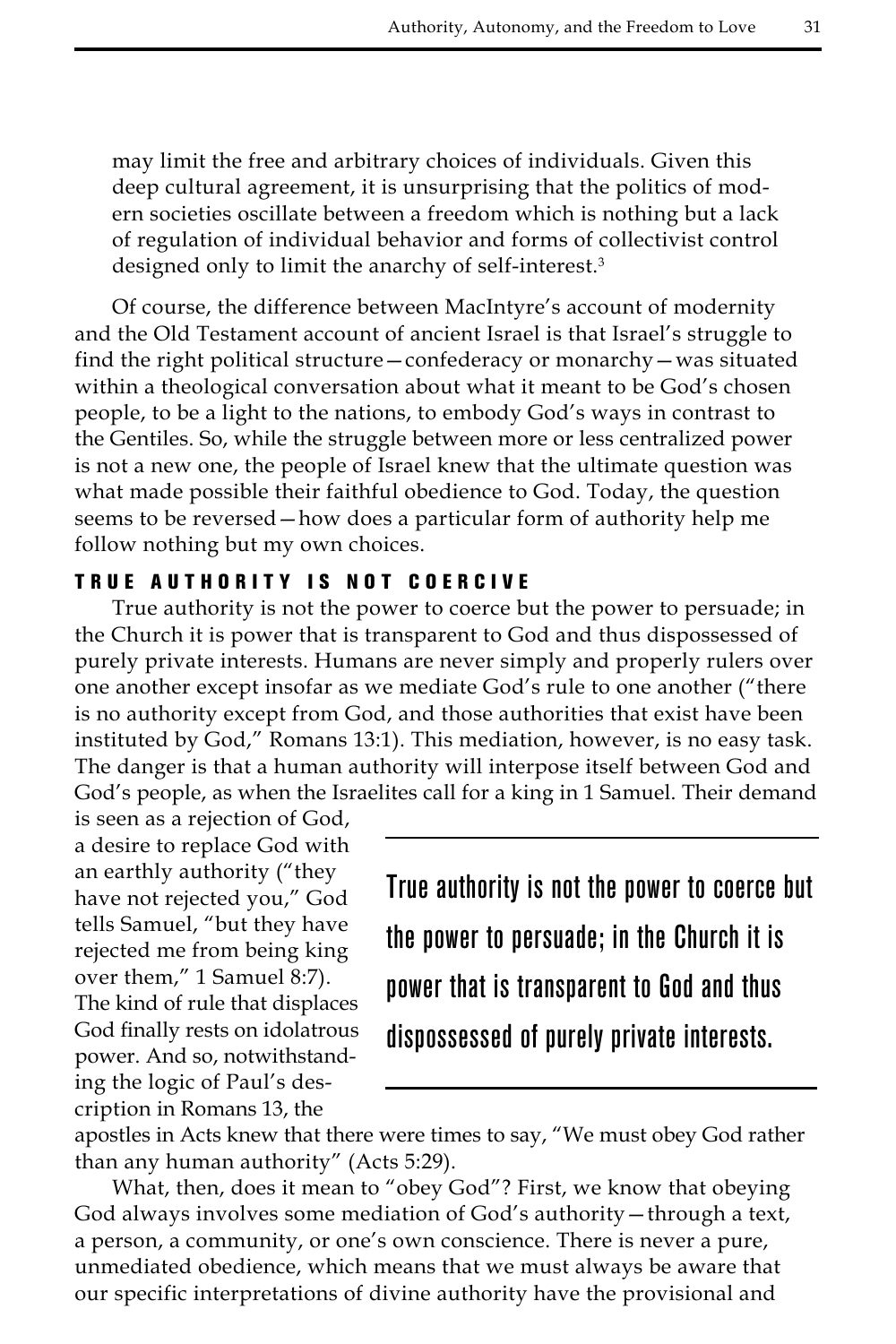unfinished quality proper to finite and inescapably self-interested human judgments. Second, we must be careful not to think of God's authority as just a bigger version of human power (a theological mistake played for great humor in the film *Bruce Almighty*). God is not simply one being among others who happens to be bigger and stronger and thus able to get his way. Rather, if God is the creator of all that is, then God is not a "thing" among others

Divine authority rests not on what we might call "blind obedience" but on participation in a common mind or common *logos*—as Paul describes it in Philippians 2:5, "Let the same mind be in you that was in Christ Jesus."

but is that deep reality in which "we live and move and have our being" (Acts 17:28). Therefore, God can never be one will competing with others. God's "will" (metaphorically speaking, of course) is that in which our wills rest and which gives capacity to our acting.

God's power does not mean God is "free" to make arbitrary and binding pronouncements—arbitrary

power is a mark of the demonic not the divine. God's power, rather, means that God is free always to be true to God's self. And if, as John says, "God is love" (1 John 4:8), then God is always free to love and so wills love. To ask "what is God's will?" is to ask "what does divine love look like here and now?" God's will is not like ours because God does not compete for space in the world. God *is* the world's space and so the rule or authority of God is God's eternal determination to draw the creation into joyful participation in its own deepest truth—that we were made to image God in graced, excessive, reciprocal gifting. God's authority not only calls us to be what we are, but judges our failures and refusals. God's judgment is but God telling the truth about our lives. Divine authority, then, simply extends God's truth in the form of command—really only one command in two forms: love God; love neighbor.

# A COMMON MIND, A COMMON LOVE

Divine authority rests not on what we might call "blind obedience" but on participation in a common mind or common *logos*—as Paul describes it in Philippians 2:5, "Let the same mind be in you that was in Christ Jesus." To be under Christ's authority is to let one's mind be conformed to that of Christ, so that his self-giving pattern of life arrives not as a coercive, external demand but as the true inclination of one's own heart. Paul makes a similar point in his description of the Church as "the body of Christ." In this metaphor, Paul does not give teachers, apostles, or pastors the role of "head" of the body. Christ is the head of the body (Ephesians 4:25, 5:23; Colossians 1:18) and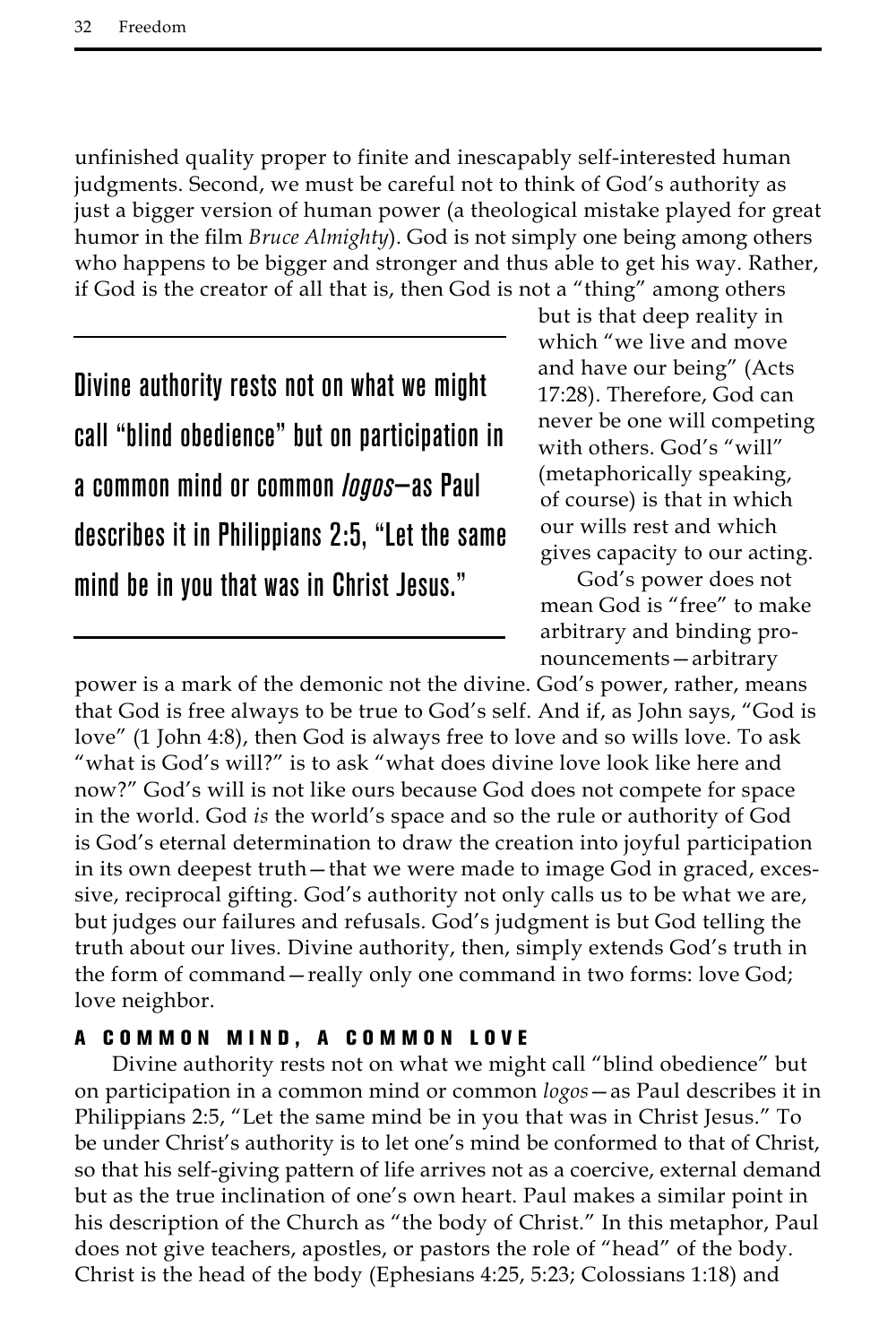therefore human leadership in the Church can only gesture to Christ as the true head. Yet the imaging of Christ as head and not, for instance, the *heart*  of the body, leads us back to Paul's words in Philippians 2—growing up into maturity as the body of Christ means coming more and more to share the mind of Christ, to be drawn into his wisdom, to participate in the *logos,*  the very mind and reality of God that became incarnate in Jesus.

In this way we might understand the words of sixteenth-century Anglican theologian Richard Hooker:

For men to be tied and led by authority, as it were with a kind of captivity of judgment, and though there be reason to the contrary not to listen unto it, but to follow like beasts the first in the herd, they know not nor care not whither, this were brutish. Again, that authority of men should prevail with men either against or above Reason, is not part of our belief.4

Hooker was trying to find a middle way between Roman Catholic and Puritan arguments over where authority resides. He saw in each the danger of substituting human power for a true authority that points to God. One way to resist the kind of authority that binds rather than frees, he suggests, is to test whether the commands of authority are "against or above Reason." His point was not that human rationality should stand above the Word of God, but that God's Word, being true to God's nature, would be consistent with the deep logic of creation—the same logic, or *logos*, embodied in Christ.

Faithful human authority that points to God's peaceful rule seeks, like Paul, to shape a community to "have the same mind" as Christ, a common mind ordered to self-giving, kenotic love. Faithful authority, then, will always require persuasion—giving reasons and exchanging arguments. To test human authority by reason is to confess that human authority is justified by its transparency to God's rule and so must be shown to be consistent with the logic of divine love.

In John's gospel, Jesus stands before Pilate and offers an account of kingship as grounded in truth and enacted in peace. Such a way of ruling, of course, Pilate cannot understand.

Then Pilate entered the headquarters again, summoned Jesus, and asked him, "Are you the King of the Jews?" Jesus answered, "Do you ask this on your own, or did others tell you about me?" Pilate replied, "I am not a Jew, am I? Your own nation and the chief priests have handed you over to me. What have you done?" Jesus answered, "My kingdom is not from this world. If my kingdom were from this world, my followers would be fighting to keep me from being handed over to the Jews. But as it is, my kingdom is not from here." Pilate asked him, "So you are a king?" Jesus answered, "You say that I am a king. For this I was born, and for this I came into the world, to testify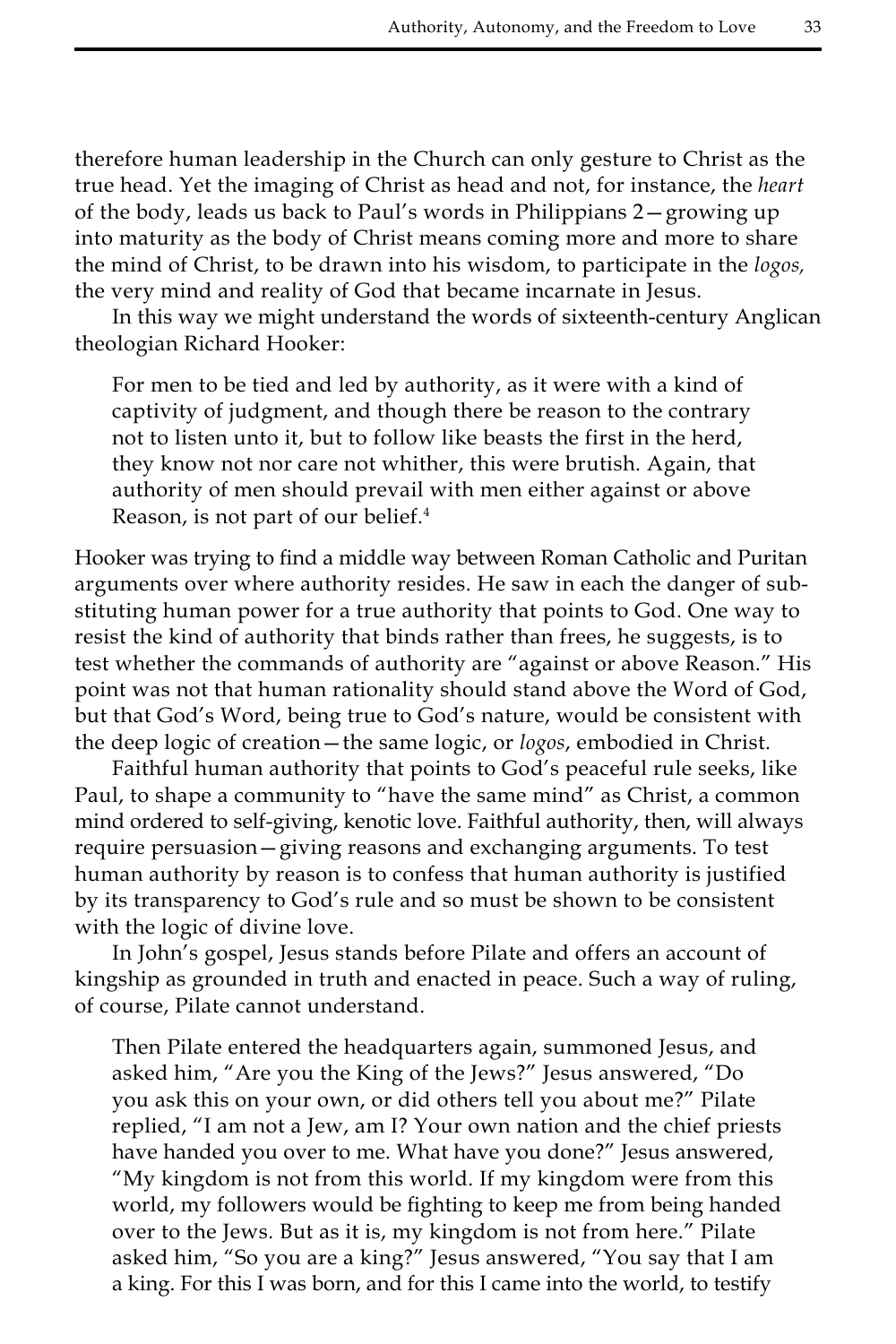to the truth. Everyone who belongs to the truth listens to my voice." Pilate asked him, "What is truth?"

*John 18:33-38*

Jesus marks off his kingdom from the kingdoms of the world not by contrasting the spiritual and the material but by contrasting a worldly power based on fighting with a divine power based on speaking the truth. Pilate confirms his own commitment to coercive power and worldly authority by showing himself deaf to the truth who stands before him.

True authority takes the risk of persuading, of speaking the truth, testifying to the truth, and trusting that those who belong to the truth will hear and respond. As Stanley Hauerwas writes,

Christian social ethics depends on the development of leadership in the church that can trust and depend on the diversity of gifts in the community. The authority necessary for leadership in the church should derive from the willingness of Christians to risk speaking the truth to and hearing the truth from those in charge. In societies that fear the truth, leadership depends on the ability to provide security rather than the ability to let the diversity of the community serve as the means to live truthfully. Only the latter form of community can afford to have their leaders' mistakes acknowledged without their ceasing to exercise authority.5

Because the Church is made up of many members with many gifts, those in authority have the task of unifying and ordering those gifts for the common purpose of serving God's kingdom. Leadership in the Church is not about making up for the weaknesses of the community but about naming and nurturing the gifts of the community. Recognizing this giftedness means that leaders do not have a monopoly on authority. Each person in the community bears an authority in relation to their area of giftedness. Each one, then, becomes at different times both leader and follower. The gathering up of gifts into common purpose comes through the authority that is transparent to the mind of Christ—that gives reasons and calls forth reasoning from the entire community. It is a leadership and authority that must rely on persuasion to draw others more deeply into the love that is the *logos* of creation. Such authority is rooted in "answerability." Those in authority are answerable to those whom they oversee, and they have authority precisely because they answer to something beyond themselves.

This understanding of authority and obedience counters the cultural tendency to focus authority on moving the will rather than persuading the mind. It counters the cultural tendency to reduce authority to management, controlling and directing others for the sake of efficiency and productivity. It counters the cultural tendency to reduce freedom to autonomy, mistaking